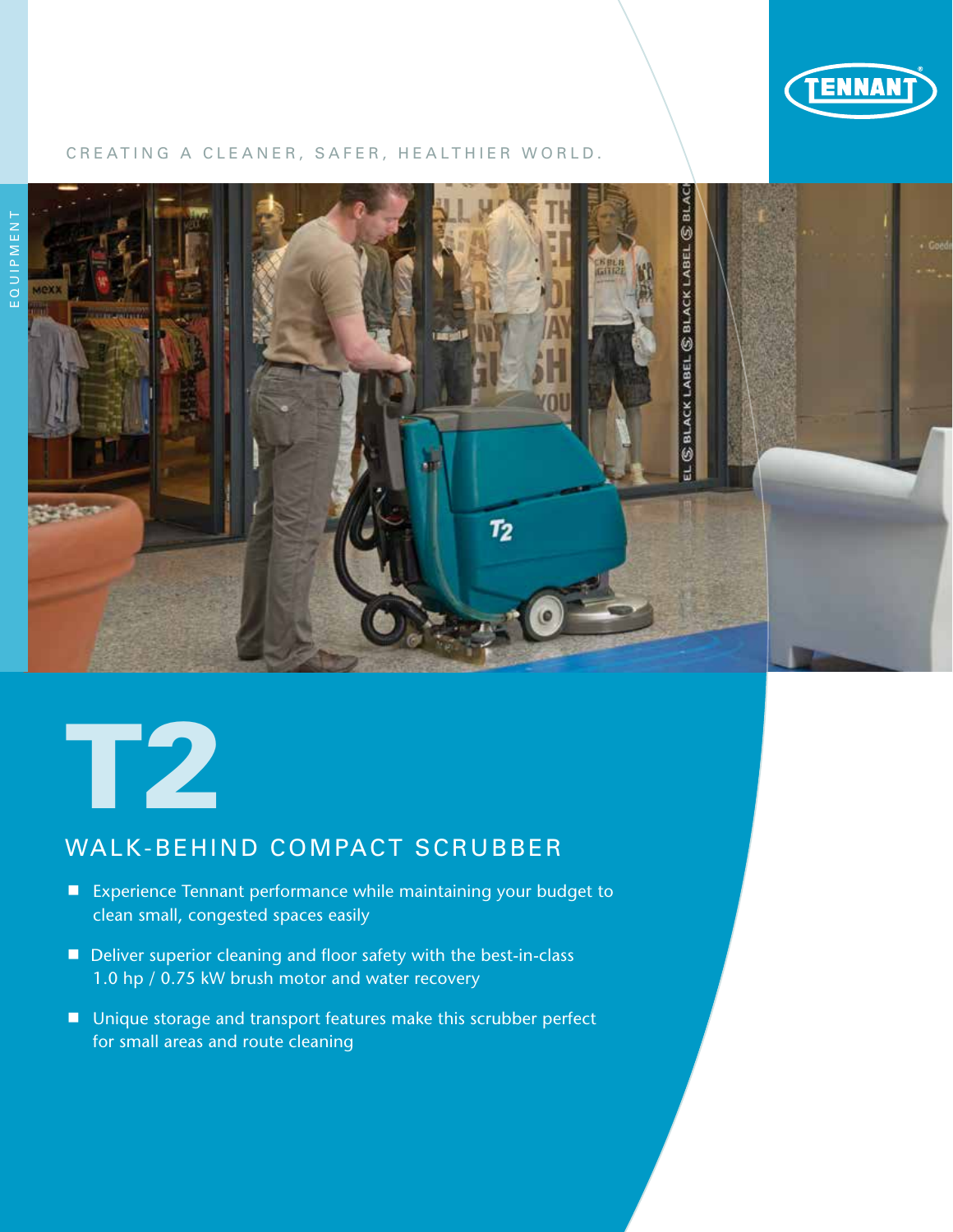# DRAMATICALLY IMPROVE CLEANLINESS AND SAFETY IN SMALL SPACES



# ENHANCE PRODUCTIVITY

Increase operation efficiency by completely cleaning and drying small, congested areas in one-pass. Additionally, Tennant T-series durability ensures maximum machine uptime.

# ENSURE SUPERIOR CLEANING PERFORMANCE

Provide the highest level of cleanliness with 50 lb / 23 kg of down pressure and 230 rpm agitation – all delivered through a 1.0 hp / 0.75 kW brush motor, the most powerful in its class.

# MAINTAIN MAXIMUM HYGIENE

Reduce scrubber tank mold and bacteria with Tennant's easy-to-clean Hygenic® recovery tank and debris tray.

# INCREASE INDOOR ENVIRONMENTAL QUALITY

Provide "anytime" operation with 68 dBA sound level.

# MAXIMIZE OPERATIONAL SAFETY

Brush assist action only occurs when an operator engages the ergonomic "safety triggers" while scrubbing.

# REDUCE RISK OF SLIP-AND-FALL ACCIDENTS

Unsurpassed water recovery leaves small, congested spaces ready for foot traffic immediately.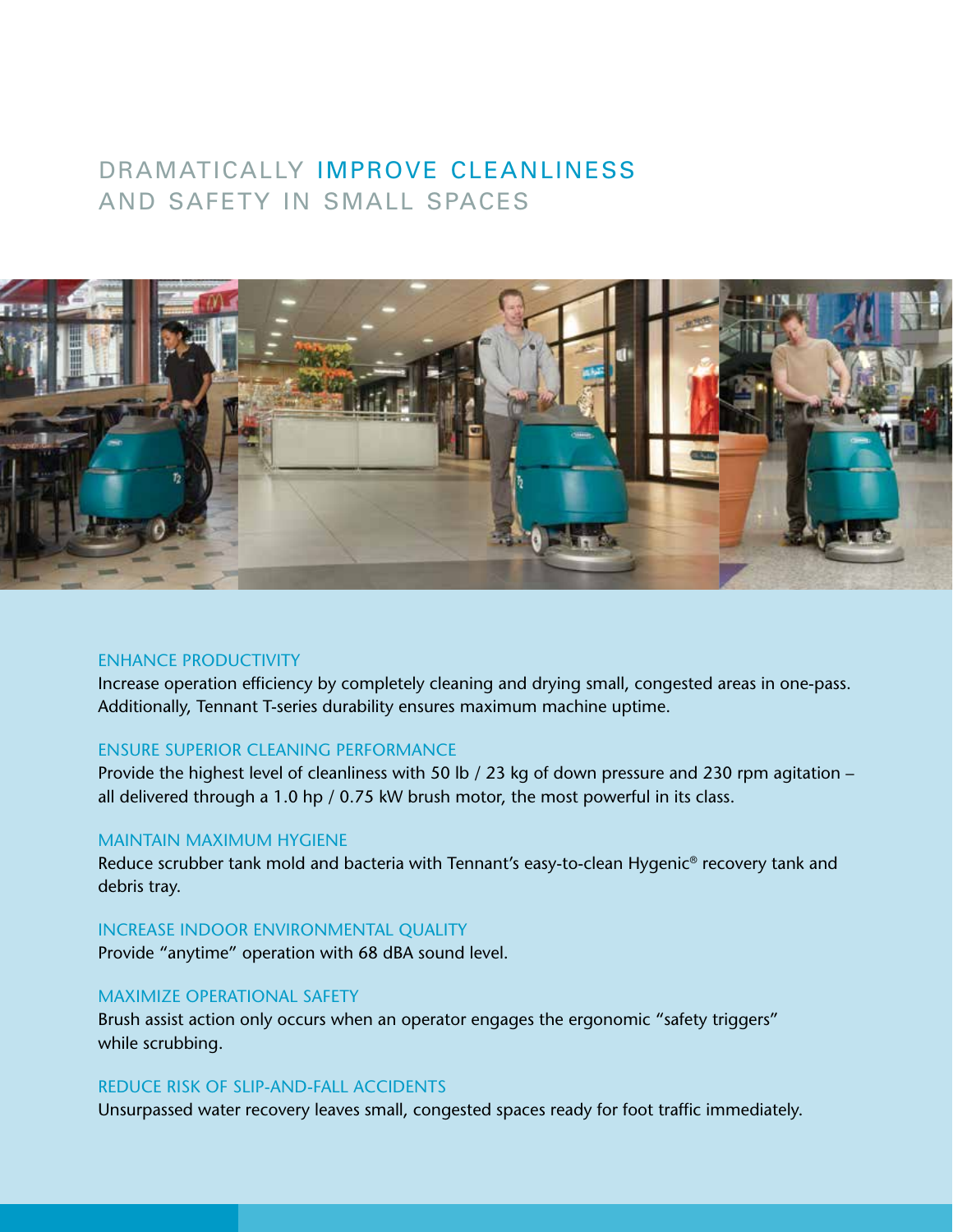# INSIDE THE





**A** Enhance operator comfort and reduce fatigue with ergonomic adjustable, "safety trigger" handle design.

**B** Easily train new operators with the industry's most simplified controls just power on and activate the triggers.

C **Optimize machine sanitization** with an easy clean-out rotomold recovery tank and debris tray.

B

A

C

D

**D Tennant's unique pad driver and squeegee holder make transporting** or storing the T2 simple and easy.